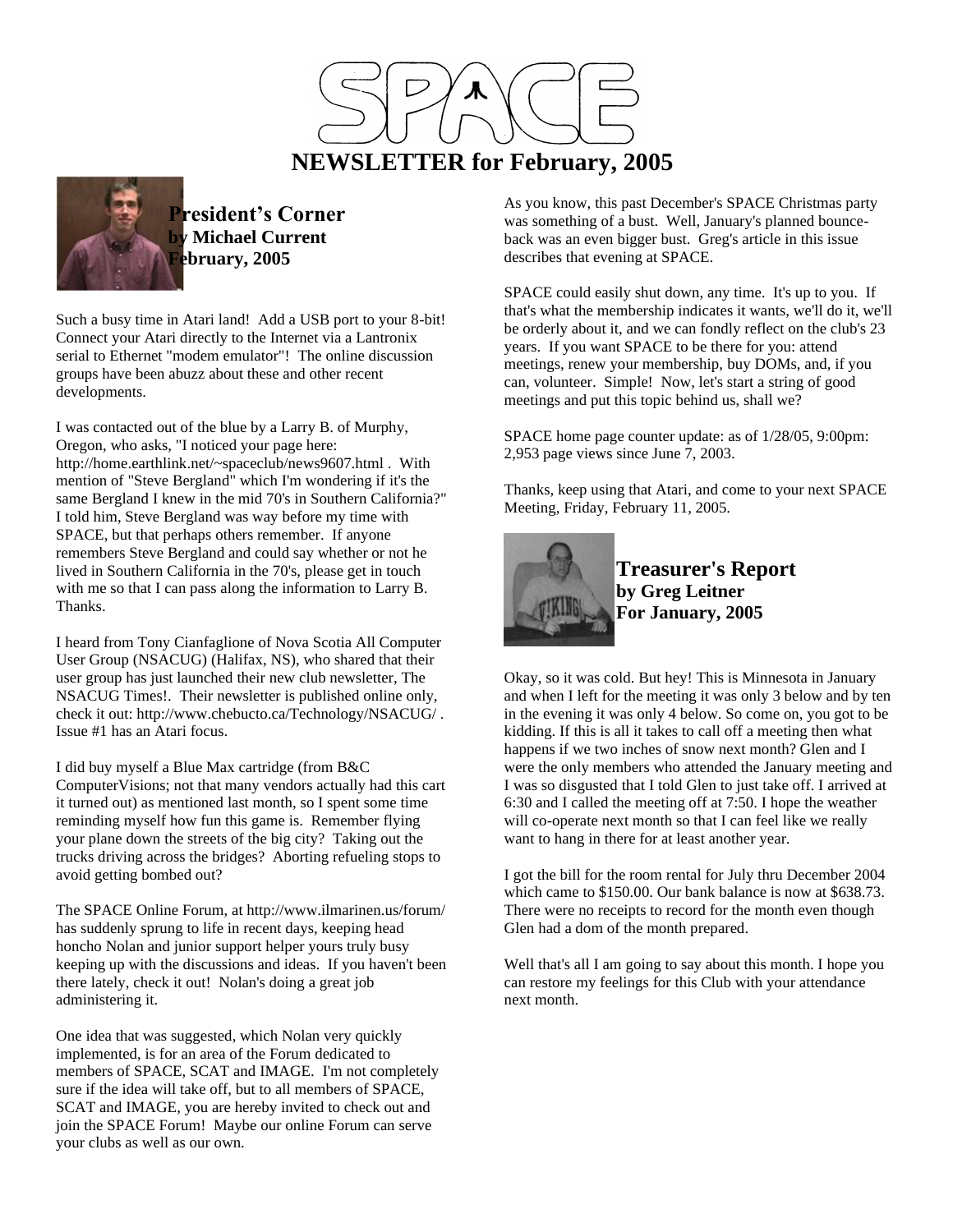

**Secretary's Report By Nolan Friedland For Janurary, 2005**

The meeting was called off at 7:50 pm by Greg because of the Lack of Members.



**BBS Corner By Nolan Friedland For January, 2005**

Nothing Received This Month For The BBS Corner.

\*\*\*\*\*\*\*\*\*\*\*\*\*\*\*\*\*\*\*\*\*\*\*\*\*\*\*\*\*\*\*\*\*\*\*\*\*\*\*\*\*\*\*\*

A-T-A-R-I Answers, Tips And Relevent Information by: Paul Alhart 1989.5

Secrets for Successful Printing with AtariWriter+

 After using AtariWriter+ (48K version) to write papers for work, school, and personal use nearly everyday for almost three years, I have run into a few strange problems. You know the kind. For no apparent reason, what you get on paper is not at all what you expected. Your header data may have been dropped, several lines of text may be missing or the program might just lock up. Well, here are some Secrets that you can use to help make sure this doesn't ever happen to you again.

# MISSING HEADERS

If your header previews correctly but doesn't always print on each page set the Top Margin to 10 or 14 instead of the default of 12. Also see PRINTER DRIVERS: UP 1/2 LINE

# MISSING TEXT

Have you ever found lines of text missing from you print out? When you chain files together the values of the first file's Global Menu are carried over to all the chained files and their Global Menu values are disregarded. Since the Global Values are saved at the beginning of the text files, AtariWriter+ just whacks them off the top. No problem if they are there. But if you use the SAVE ASCII: option to save the chained files, they won't be there and two or three lines of text will be whacked off instead.

# CHAINING FILES

If you are having trouble just getting Chaining to work properly try a different DOS. I could never get files to chain with SmartDOS 6.1J, but have had no trouble with SmartDOS 1.0M or 8.2D.

ALIGNING RIGHT JUSTIFIED TEXT

When several lines of text such as a name and address, are to be right justified you may have trouble getting the first character of each line to line up correctly. Follow the longest line with at least one blank space and then pad shorter lines with spaces to make all lines equal in length. Use Print Preview to check the results.

## PRINTER DRIVERS

For some time I have noticed letters to Antic and other magazines requesting various printer drivers for AtariWriter+. Could it be that the requesters have never read the manual? Page 38 describes the program on the AtariWriter+ disk that allows you to create your own custom printer drivers. More likely they have tried building their own drivers and run into more problems. For the most part the manual is a good guide but it leaves out a few important facts. Here are some tips for creating your own printer drivers.

## LINE FEED AND CARRIAGE RETURN

When asked for the code for LINE FEED AND CARRIAGE RETURN use the decimal code 155 no matter what your printer manual says.

## UNDERLINE OFF & ON

The codes you put here don't seem to matter much. If your printer can backspace, AtariWriter+ will default to the slow process of printing a character, backspacing one character, and printing a "\_" character then going to the next character and repeating the process. Spaces won't be underlined and the underline will not always be smooth. To get spaces underlined you can substitute the character "\_" for each space in the text to be underlined. If your printer can underline by itself place the underline codes directly into your text or in the Type Font 1-9 code area for a fast, smooth, continuous underline.

# UP 1/2 LINE

This is normally used for superscript printing but placing a code here can lead to a couple problems. If your printer can NOT reverse line feed you must leave UP 1/2 LINE blank or you will not be able to do double column printing. Also if UP 1/2 LINE contains a code you will sooner or latter run into a problem with HEADERS. Although they will PREVIEW properly they will not always print on every page. To get around this bug, either leave UP 1/2 LINE blank, or go to the Global Menu and set "Ôop margin to 10 or 14 instead of the default value of 12. This change can be made permanent by using my DefaultWriter+ program "Antic Tech Tips July 1988."

Since you can have several disk based custom printers on your disk, you could have one just for double column printing and another allowing superscript (UP 1/2 LINE). The codes for superscript or any other printer function could also be safely placed in the TYPE FONT 1-9 codes.

There is also a BLANK printer driver built into AtariWriter+. To access it just hit RETURN when asked to enter the name of you disk based printer driver prior to printing. This driver will not recognize any of the ONE KEY instructions such as underline, elongate, or type fonts 1-9, but it will let you do single or double column printing on almost any printer. You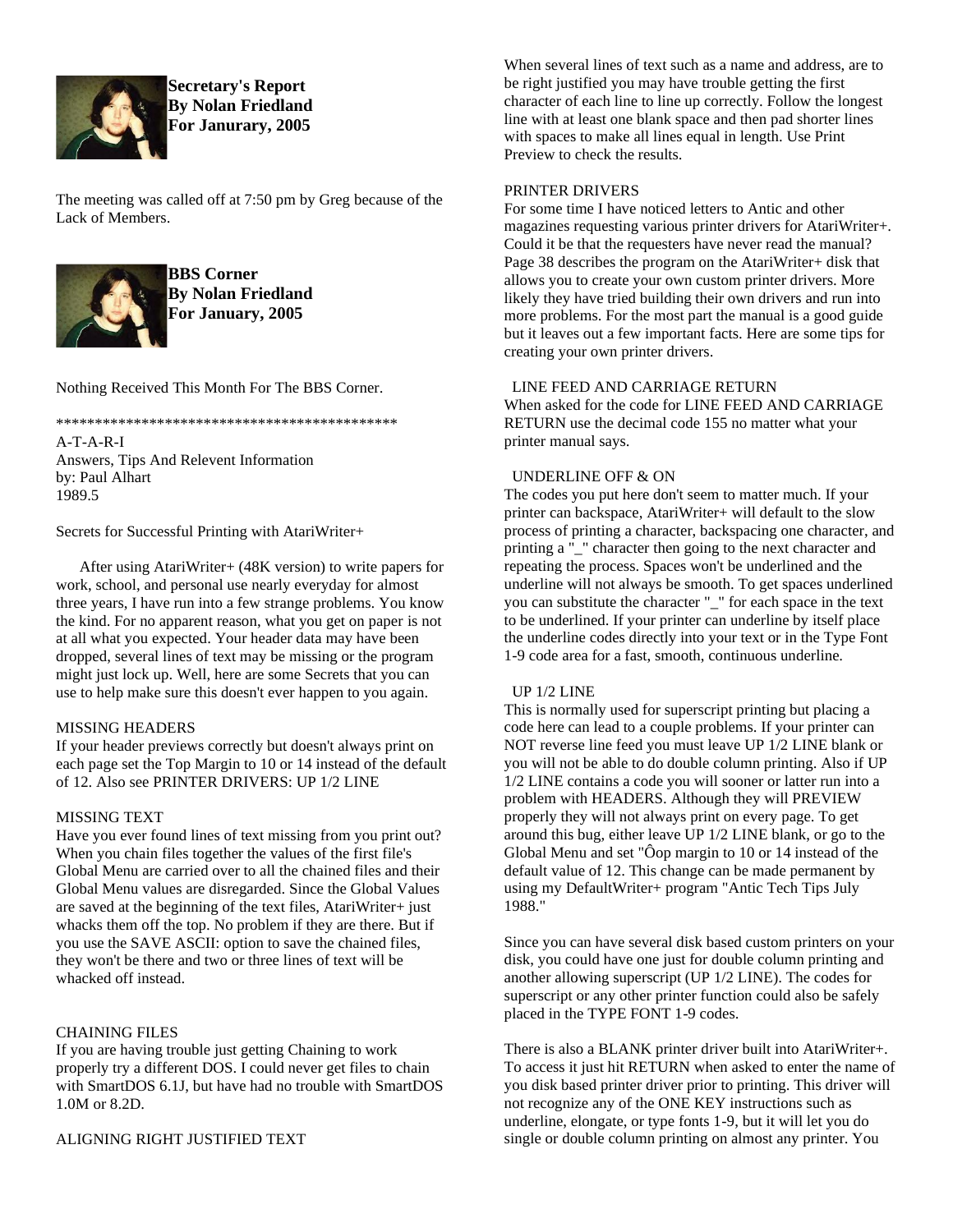can still enter special printer codes directly into your text with this driver. Also you can use this BLANK driver to remove all Print Format and Printer Control Codes from text when printing to disk.

## MORE ABOUT PRINTER DRIVERS

To change printer drivers without re-booting, go to Proofreader and back to AtariWriter+.

When you create a printer driver using the program found on the AtariWriter+ disk you will find that two files are written to disk. The one with the extension of ".PDF" is used only by the driver creator program when a printer driver is loaded for editing. The other file is the one used by AtariWriter+. It is in exactly the same format as the Menu selected printer drivers contained within the AtariWriter+ program. The brave hacker with a sector editor could put his custom driver right into the program and then be able to call it right off the printer menu. To do this you will have to over-write one of the existing drivers. If your new driver is longer than the existing one, it will over-write part of the next existing driver. That's OK. Just delete that driver choice from the printer menu (Sectors B5- B7). First write and de-bug a custom driver with the driver creator program on the AtariWriter+ disk. Then pick an existing printer driver from the printer menu. One that you want to replace with your custom driver. With a sector editor replace the data in that printers driver with the data from your custom driver's file. I have had good luck putting my custom drivers in place of the existing 1027 driver or the BLANK driver mentioned above. Following is a list showing the starting sector & byte in HEX of each of the menu selected drivers. NOTE that the program sectors are NOT contiguous. Sector Byte Selection Use

| 113 | 7C |                | Not used for |
|-----|----|----------------|--------------|
|     |    |                | printing     |
| 114 | 1E | A:             | 825          |
| 114 | 54 | B:             | 1025         |
| 114 | 78 | $\mathbb{C}$ : | 1027         |
| 1E1 | 1A | E:             | $FX - 80$    |
| 1E2 | 09 | I:             | $IDS-480$    |
| 1E2 | 58 | J:             | JUNKI        |
| 1E3 | 0D | RETURN:        | Blank        |
| 1E3 | 2B | D:             | 1020         |
| 1E3 | 47 | E:             | 1029         |
| 1E3 | 6В | F:             | XMM-801      |
| 1EF | 4C | G:             | $XDM-121$    |
|     |    |                |              |

## SYSTEM SPECIFIC PROBLEMS

## Program Lock-Up

Some of the earlier ICD P.R. Connections allow the Firmware R: Handler to be reloaded at a higher memory location every time you switch back and forth between AtariWriter+ and Proofreader. This causes memory conflicts resulting in strange results including program Lock-Up. Although it is not mentioned in the P.R.Connection manual, the Firmware R: Handler can be disabled by placing a jumper between the pins labeled "R OFF". Open the P.R. Connection case to expose the "R OFF" pins which are located on the circuit board just

behind the R1: PORT connector. You can use a switch instead of a jumper if you need the R: Handler for other software.

#### Scrambled Disks

When configured for 2 single density Ram Disks with SmartDOS 8.2D I found that saving a file to a real drive after having used the Proofreader spelling checker causes disk failure. Data is written in the reserved sectors 1-3 as well as in the directory sectors and in the middle of other data files. This makes disks un-bootable and scrambles data files causing File Number Mismatch errors (ERROR 164). Configuring for only 1 single density Ram Disk eliminates this problem. Although I haven't checked it out, this problem may also occur with other DOSs as well or even when configured for 4 single density Real Drives.

# GENERAL TIPS

#### MARGINS

AtariWriter+ counts spaces from the left-most printable position of your printer to set margins. 0 will be the first column (0 spaces from the first printable position). Thus to get proper results from a printer that is capable of printing a maximum of 80 columns the RIGHT MARGIN should never be set to a value greater than 79.

## SPECIAL CHARACTERS

If you printer has an extended character set (Characters with ASCII codes above decimal 122), these character can be easily used in your printed text. Just type Control O (press both keys together) followed by the decimal ASCII code of the character you want printed.

\*\*\*\*\*\*\*\*\*\*\*\*\*\*\*\*\*\*\*\*\*\*\*\*\*\*\*\*\*\*\*\*\*\*\*\*\*\*\*\*\*\*\*\*\*\*

--From: Carsten Strotmann

--Date: Fri, 21 Jan 2005 23:21:43 +0100

The first version of a Mouse Driver (tested with Logitech USB Mouse) is available. It might also work with other mice. If not, please send me the USBTEST HID Trace (USBTEST 0.4) of your mouse.

USB Mouse Driver Disk and Sourcecode https://sourceforge.net/project/showfiles.php?group\_id=11142 8&package\_id=141744

Best regards and a happy weekend

### Carsten

\*\*\*\*\*\*\*\*\*\*\*\*\*\*\*\*\*\*\*\*\*\*\*\*\*\*\*\*\*\*\*\*\*\*\*\*\*\*\*\*\*\*\*\*\*\*

--Date: Mon, 17 Jan 2005 09:31:08 -0800

Anders Eriksson has announced:

After a couple of years of talk and no action, Atari.Org has now published a rather large (but yet far from complete) collection of Falcon demos and intros.

We're nowhere near a compelte collection yet, but the launch offers over threehundred demos and intros to download.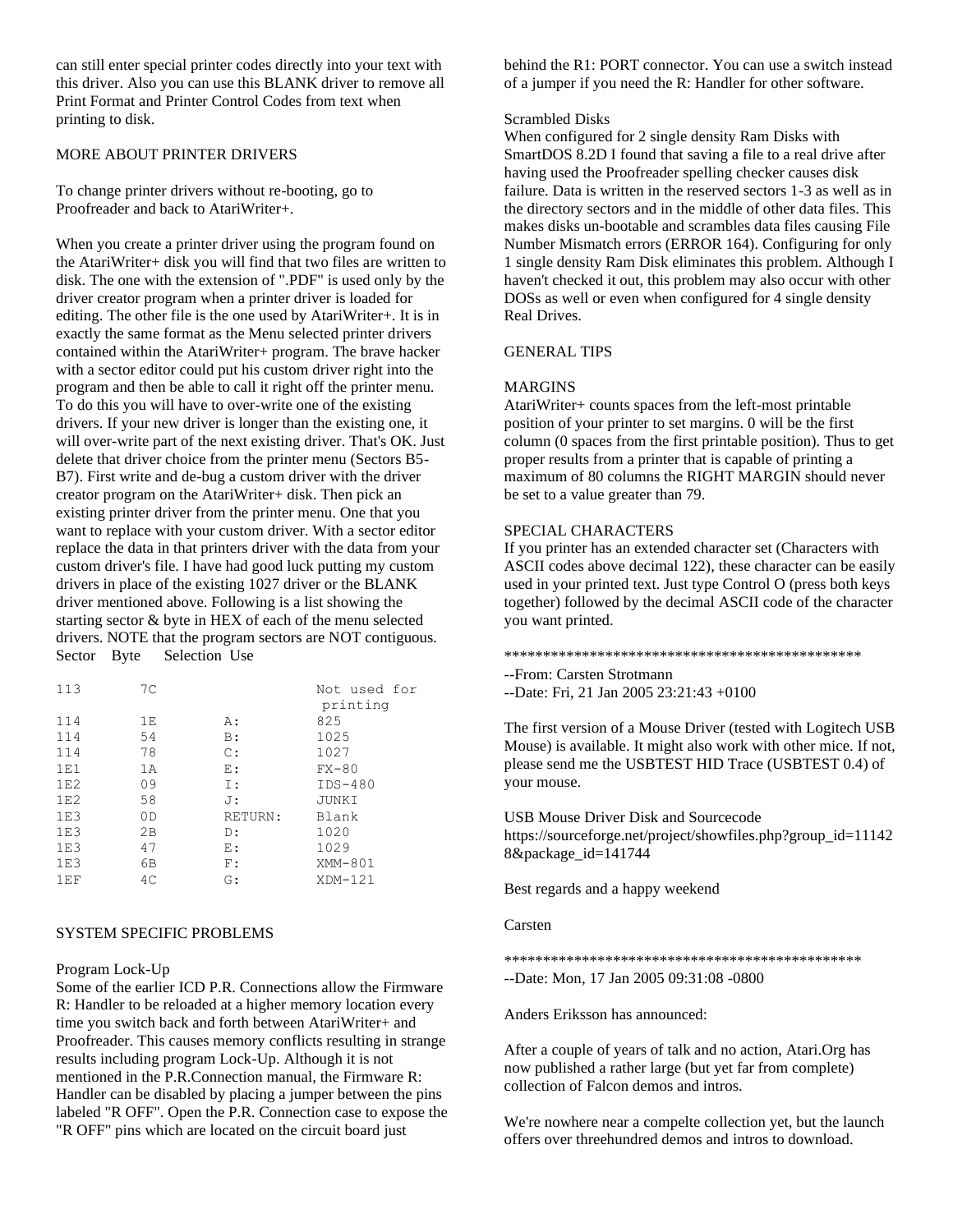Looking around the files, one will find many common demos from the well known crews like Lazer, Avena and E.K.O. but also some lesser known ones. If you look carefully you'll find a very rare Carebears demo which is a conversion of their most famous Union demo screen - but in glorious Falcon overscan and with a cool house soundtrack.

http://falcdemos.atari.org/

[This news item courtesy of Atari.org - [http://www.atari.org\]](http://www.atari.org/)

\*\*\*\*\*\*\*\*\*\*\*\*\*\*\*\*\*\*\*\*\*\*\*\*\*\*\*\*\*\*\*\*\*\*\*\*\*\*\*\*\*\*\*\*\*\*

--From: adamofevil --Date: Mon, 17 Jan 2005 09:30:27 -0800

I am sure that a lot of you Atari users once had an Atari 8-Bit computer back in the day. Maybe you still do. You might remember a classic game called M.U.L.E. A game that you wish would have been ported over to the PC but never was.

If you are a M.U.L.E. fan like I am, you probably used to have hordes of your friends over your house to play the best 4-man multi-player game ever written! After playing this game for hours upon hours, days upon days, years upon years, finally everyone grew up or grew apart and stopped getting together to play.

If you are a M.U.L.E. fan like I am, you probably have done a bit of M.U.L.E. re-searching on the internet, in hopes for one day someone to create an internet capable version of this great classic.

Well, I have some very good news for you. If you run Windows (98/XP) operating system, THE WAIT IS OVER!!!

Thanks to the authors of the Atari800WinPlus (http://atariarea.histeria.pl/PLus/index\_us.htm) and Kaillera (www.kaillera.com), you can now play the greatest multiplayer game ever made with 4 players OVER THE INTERNET! This is not a clone, it is the ORIGINAL M.U.L.E. un-modified! Same graphics, same sound, same game! The only difference is that it looks a lot better on your computer than it did on your TV back in the day!

If this interests you, please hop on over to http://atarimule.neotechgaming.com where M.U.L.E. fans from around the world have been gathering and playing online!

Some of our members include the authors of the most popular M.U.L.E. web sites such as World of Mule (http://www.worldofmule.net/index.htm) and Extreme MULEing (http://mule.eichberger.net/index.php) and M.U.L.E. Fans (http://www.100hosting.com/mule/). Even the creator of the recent M.U.L.E. clone game Space HoRSE (www.gilligames.com) has joined up with us!

Ahh, the feeling of playing with 4 human players again is quite exhilirating! SO, what are you waiting for? Join us now!! http://atarimule.neotechgaming.com.

See you there! Adam

\*\*\*\*\*\*\*\*\*\*\*\*\*\*\*\*\*\*\*\*\*\*\*\*\*\*\*\*\*\*\*\*\*\*\*\*\*\*\*\*\*\*\*\*\*\*

#### /|\ How to Connect to the Atari BBS's

-=-=-=-=-=-=-=--==-=--===--=-=-=-=-=-= by Greg Goodwin, reprinted from: Volume 7, Issue 3 Atari Online News, Etc. January 14, 2005

> Hi Doc,

> If you can make me a step by step manual, I give it a go!

> Cheers,

> Sijmen. / Mr Atari

That is the least I can do for someone who made a movie player for the Atari 8-bit and the MyIde interface. To matter the fact, this message is being sent out as a general invitation to a few that may or may not have known about the growing number of Atari BBS's that are being set up over telnet. (Or didn't know there was a movie player for the 800xl or ide interface I suppose as well.) :)

The next big part of this will talk about what a BBS is and how to connect. If you have a good grasp on all that, and just want to know the actual BBS locations and what to find on them, skip past on this next part till you find the big Atari symbol made in ASCII art and the title heading "Here are the addresses and what to look for once there."

#### /|\ WHAT IS A BBS?

I always feel I should just put this blurb in when talking about the BBS's. I mean, though many Atari users are fully aware of what they are, I am happy to say that we have such a new crowd, many brought in by the internet, that they don't know. In short, we have new blood and that is a very good thing.

A BBS, plain and simple, is some hobbyist setting up their own computer to answer incoming calls from other hobby computers. The visiting person leaves messages on this computer for other visitors, plays games while visiting, sends and receives files, and all that.

Oh, and BBS stands for "Bulletin Board System." Think of a cork board where notes are thumb tacked to it throughout the day and that is a good visual idea of what this is.

#### /|\ WHAT IS THE DIFFERENCE BETWEEN THAT AND THE INTERNET?

Probably not much. So let's look at what an Atari BBS has to offer.

First off, the internet! Since all the BBS's are connected through the internet, they are actually better in a way than their "good ole days" counterparts where the BBS was either local or a long distance charge was involved. At one time you might have found five Atari BBS's in a local dialing area and hundreds of other BBS's. Today, that feeling is there once again, thanks to the internet as hundreds of BBS's are springing up like weeds, and at least five BBS's (so far) are within dialing range once more, so to speak. ;)

The Atari BBS's offer a segue of the internet that the Atari 8-bit computers can easily understand and use. They are usually 40 column, and feature ATASCII characters, which was the Atari special type of ASCII character set. Because of this, having a real Atari or Atari emulator to visit the Atari BBS's is nice to see the creative ATASCII art that has been created. And even more fun is the ATASCII "Break Type" movies where people have taken this art and made short cartoons.

In truth, when you are on Atari BBS's you will be and see things that few will ever see. That road less traveled will make all the difference. :)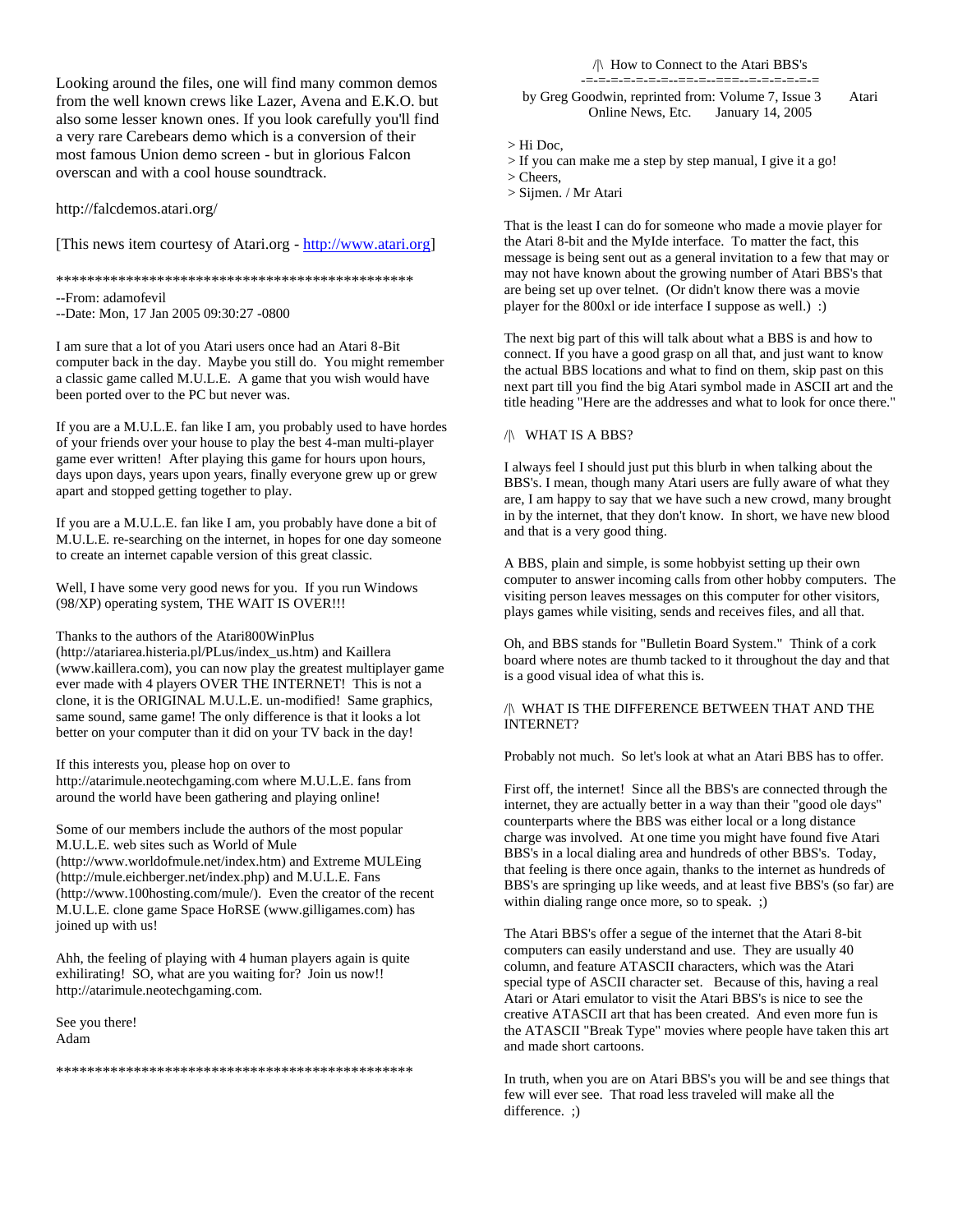It is important to briefly note that through BBS's, both Atari and non-Atari, you can read E-mail, check newsgroups (like the Atari 8 and ST newsgroups), and other activities are possible. And there are BBS's and services out there that have a web browser online that you can call with the Atari computer and surf the web with. The browser is all text and might take a bit of getting used to; however, it is interesting to search Google using an Atari 400. :D

#### HOW DO I GET THERE?

At the end of this brief introduction, I will feature the locations on how to get to the various Atari BBS's. But the ways to get there would include...

1) finding a local BBS that has both a dial in number and the means to "telnet" out. In this way, you are borrowing the internet connection of another computer that you will connect the Atari computer to via phone. Once you connect to that other computer, you would select the telnet option, and enter in the address like "telnet://bfbbs.no-ip.com" getting you to where you need to go. In this case, that other BBS acts as a bridge. If you want to try this option and don't mind a long distance call, let me suggest the following numbers...

#### Collin County 972-562-8064

 Log in, from main menu hit A for Arcade, 8 for other places and then 7 or 8 chooses already listed Atari BBS's.

#### Family-Net BBs 972-496-0650

 Log in, and at the main prompt type "Telnet" and then at the next prompt type the address, for example "bfbbs.no-ip.com"

 The best mostly accurate list for looking up such a service close to you, if there is one (and they can be rare) can best be found at www.bbsmates.com.

Trick in these cases is to call using bobterm in ASCII. Once you have telnetted to the other BBS and connected, you can then switch your term program to ATASCII and enjoy the Atari BBS as it was meant to be enjoyed. When you exit the Atari BBS and return to the host BBS you called to get that Atari BBS, make sure to switch back to ASCII.

#### 2) Use a more modern Computer (or non-Atari)

This is perhaps the easiest way to start and try this out. Alan Sharkis is a well known Atari user who has logged on for quite some time with this method. First, for about any modern computer go to your internet browser and enter in the address line something like "Telnet://bfbbs.no-ip.com" and the browser will open (hopefully) the right program to take you to that BBS location. It will be understandable, though not with the ATASCII character set.

There are solutions for seeing ATASCII characters on the PC. One is found at http://www.atarimax.com called the Atari Terminal Simulator (ATS) which is freely downloadable. This will only view Atari 40 column ATASCII BBS's, but does a fine job of it. There is one question...

"Dr. Clu,

I quickly see that for me to access BF BBS this computer seems to need to emulate a terminal program! Might you suggest one? Using Windows XP, the connection is not the best; was able to connect once out of 5 or 6 attempts. Of the 4 options to use the BBS, which one should be chosen? Be well.

#### Sparky!"

Well Sparky, I have to admit, I have been able to use the ATS on Win 98 and 2000 very well, but have run into trouble with it under XP. I'm sure this can be worked out, and will tinker with at work when my boss isn't looking. :D But in the meantime, try logging on with Hyperterm. Check it out, have fun writing to Atari users, and we'll work out the rest in time. For now, we would love and even need your company so come on over! ;)

3) APE interface PC gateway.

Speaking of www.atarimax.com, Stever Tucker made this wonderful ability in the windows version of APE (the program and cable that lets you make a PC an Atari's bit...er..slave. :D) there is a great ability to tap into the PC's internet. Bring up the APE program on the PC, Bobterm on the Atari, and Bobterm will notice the internet out there. Now you can enter in a telnet address and it will take you right to it. Nice and basically cheap setup, and great way to take advantage of the internet setup on your PC.

4) Serial to ethernet interfaces. (UDS-10/ MSS-1, etc)

The buzz word in Atari BBS'ing these days is a fabulous device that allows your Atari to connect to it via the serial port. The device has a serial port on one end, and a lan port on the other. This device will add your Atari to your home internet network.

"Internet what? Hold on pilgrim... What in tarnation are you talking about?"

Ok, at home, maybe you have cable modem or DSL. Maybe you have one of those little fangled routers that let you share this service with more than one computer. That is what I'm talking about. From that router, you have cables going to your PC, and a few other PC's, and now you can have a cable that goes to your Atari computer as well.

These serial to ethernet interfaces emulate a modem. You say "AT" in the term program, the interface, like a modem, will say "OK". I have the UDS-10, and I was able to set the interface up using an Atari computer and nothing else. The interface has enough smarts to give you a menu to set it up. Setting it up might take some work, but I, or Marius or anyone else with a UDS-10/100 or MSS-1 would be willing to help if you ask nicely.

Once this interface is setup, you hit a macro on Bobterm, and quicker than dialing in, instantly you are on. And all that macro has to say is "ATDT213.10.217.144/8888" Just like you were dialing a phone number, but in this case it is the Atari BBS's IP address over the internet. Kewl eh?

```
\cdot, \cdot, \cdot||| ||| "HERE ARE THE ADDRESSES...
   ||| |||
   ;|| ||: ... AND WHAT TO LOOK FOR ONCE THERE..."
. / / | \setminus \setminus.
|\mathcal{A}| := \mathcal{A} \setminus \mathcal{A}
```
Current Atari BBS List 01/12/2005

| Atari Inside        | telnet://213.10.217.144/8888                    |
|---------------------|-------------------------------------------------|
| <b>Boot Factory</b> | telnet://bfbbs.no-ip.com                        |
| Closer To Home      | telnet://cth.dtdns.net                          |
| Mousenet BBS        | telnet://atari-bbs.kicks-ass.net                |
| Inside the 8-bit    | telnet://216.78.138.17/8888 or 8889 (two lines) |
|                     |                                                 |

CHAT ONLY (This BBS is not run on a Atari or Atari emulation but makes a simple chat room to reach with an Atari computer)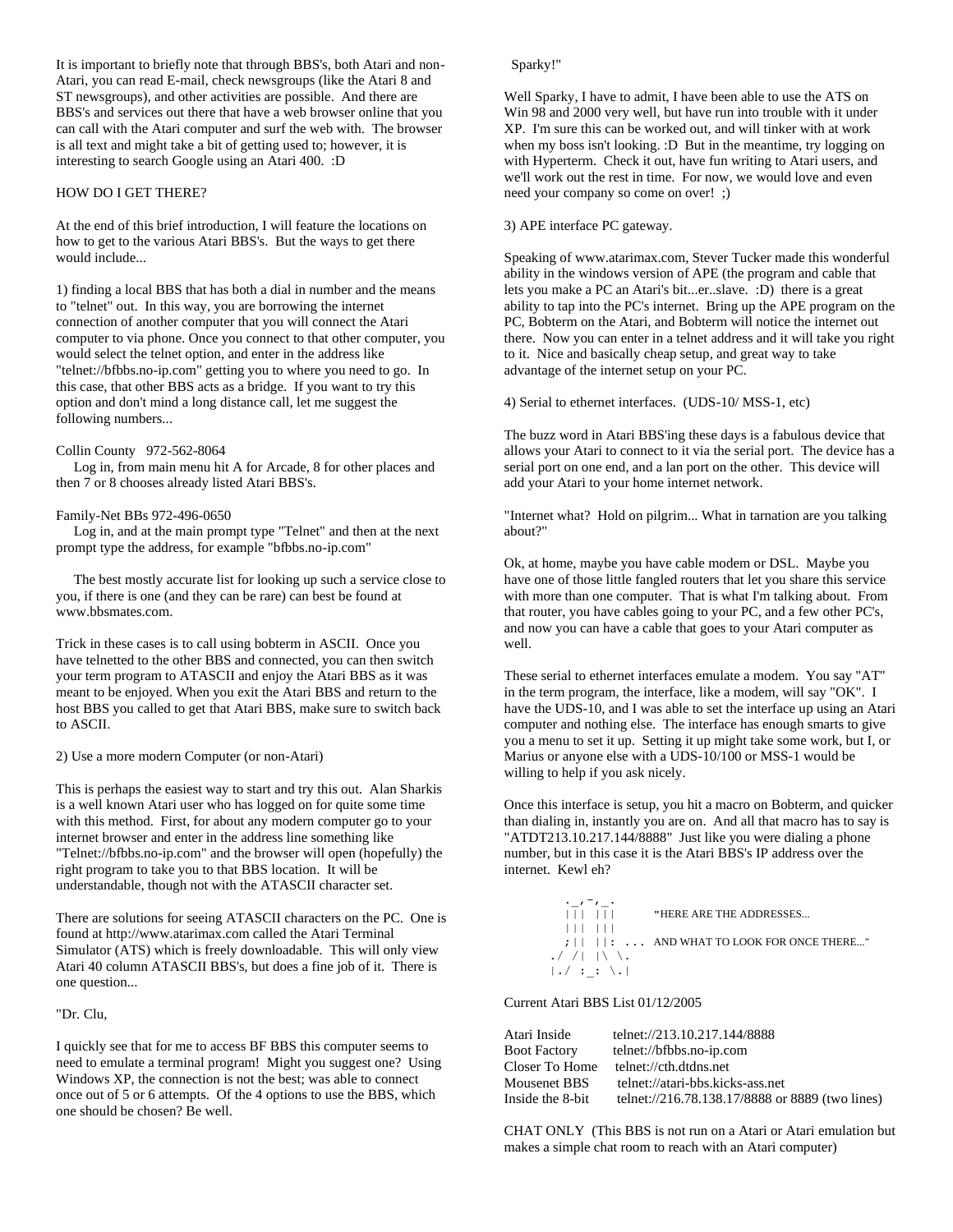Www.atarinews.org telnet://216.240.173.22 (ANSI terminal like Ice-T suggested) Tuesday chat at 8 pm CST Thursday chat at 8 pm CST Sunday chat at 10 am CST (Also known as the Europe chat)

What you will find when you arrive at these BBS's are usually a nice ATASCII drawing if you have a term program that supports that. If not, they usually have a creative non-ATASCII one.

Being Pro! BBS's (the type of BBS program they are running) most of them have a "Q" command which will give you a quick scan of the messages other have written. It will say you are on message 1 of 50... Skip to like 45 by hitting either a "J" for jump to number, or "G" for goto number. Just be careful that the G is not for "Goodbye". :) Read the last ten messages, maybe read the rest later or not. But see what has been written there.

Then you can hit sometime like R for reply, or P for Post a new message, and that is how you jump in and have fun. Leave your message, and hopefully in turn others will write back.

Cartoons at the main menu is where those ATASCII "break type" cartoons are. Usually quite entertaining. Just remember, these are not regular graphics, but key characters placed around each other to look like a picture or graphics. A fun art form in it's own self.

Games section at the main menu usually has a selection of simple games like Kingdom, online Chess, and so on.

#### SO ONE BIG QUESTION... WHY?!?

-------

And the question comes up again.. Why? These places make a great place to leave messages to other Atari users. But then you can do that in E-mail.

These places offer a great place for discussions... But then there are newsgroups for that.

These offer a place to share files, but the you can do that on the internet too.

But you know what is really fun? Turning off the rest of the world for a bit, and turning on a Atari computer, and only that. And with whatever means listed above, or others not listed, calling BBS's, checking mail and the newsgroups, and then stopping off in that bit of Atari with the ATASCII graphics and just being off in another rarely seen world. A world that belongs to you a few others.

And then you realize that your Atari computer is connected to another Atari computer on the other side. A fun thought.

And maybe you'll turn on the rest of the world... Or maybe a day will go by when you don't have to if you don't want to. Just you and your Atari computer taking care of business. Always fun to dream.

(I know you'll questions, to matter the fact, I'm hoping on it. ;) Write me at greg.goodwin ( A T ) rdfig (D O T ) net.)

(Oh yeh, ST Users, I know these are mainly 8-bit BBS's, but please do stretch your ST's legs and come by and visit. And there is talk on a ST BBS making a return, so stay tuned...)

\*\*\*\*\*\*\*\*\*\*\*\*\*\*\*\*\*\*\*\*\*\*\*\*\*\*\*\*\*\*\*\*\*\*\*\*\*\*\*\*\*\*\*\*\*\*

--From: Norbert Simon --Date: Sat, 01 Jan 2005 09:40:00 -0800

Tempus Word has updated to version 5.4. Additionally there are 11 more dictionaries available - for free.

Details:

http://www.tempus-word.de/en/index.htm

Happy new Year!

Norbert Simon Tempus-Word Project

\*\*\*\*\*\*\*\*\*\*\*\*\*\*\*\*\*\*\*\*\*\*\*\*\*\*\*\*\*\*\*\*\*\*\*\*\*\*\*\*\*\*\*\*\*\*

WINTER HAVEN, FL - The editor of The Atari Times (www.ataritimes.com) has announced the upcoming February 1, 2005 release of the annual paper-based book titled the 2005 Compendium. Copies will be available for sale at www.cafepress.com/ataritimes.

The book will be at least 100 pages including news, features, reviews, and previews for all Atari home systems that have appeared on the website over the past year. These include articles for the Jaguar, Lynx, 7800, 5200, 2600, home computers, and even the arcade systems. In addition, the 2005 Compendium will include over 45 pages of previously unreleased material as well as a color cover.

Gregory D. George, editor and writer for The Atari Times commented, "My previous 4 books have been quite successful and I have been very pleased at the response I received from the readers. This particular book will have more new material never printed on the website."

From February 1, 2005 to February 7, the pricing for the 2005 Compendium is \$13.95. After February 7, 2005, the price will be \$15.95. Shipping charges also apply.

Continued Mr. George, "As with last year's book, the 2005 Compendium is seeking sponsors and advertisers. We are able to reduce the ad prices drastically this year thanks to the fact that we are printing the book through CafePress.com instead of local channels. Full page ads are \$10, half page ads are \$7 and quarter page ads are \$5. The only requirement is that the ad be something Atari related. To buy an ad, please contact Greg George at http://www.ataritimes.com/email"

More information about The Atari Times Compendiums can be found at http://www.ataritimes.com/store/books.html

The Atari Times is a web-based publication devoted to all Atari game systems. Updates to the site are on a weekly basis. Visit http://www.ataritimes.com/ for Atari related news, previews, reviews, and feature articles.

\*\*\*\*\*\*\*\*\*\*\*\*\*\*\*\*\*\*\*\*\*\*\*\*\*\*\*\*\*\*\*\*\*\*\*\*\*\*\*\*\*\*\*\*\*\*